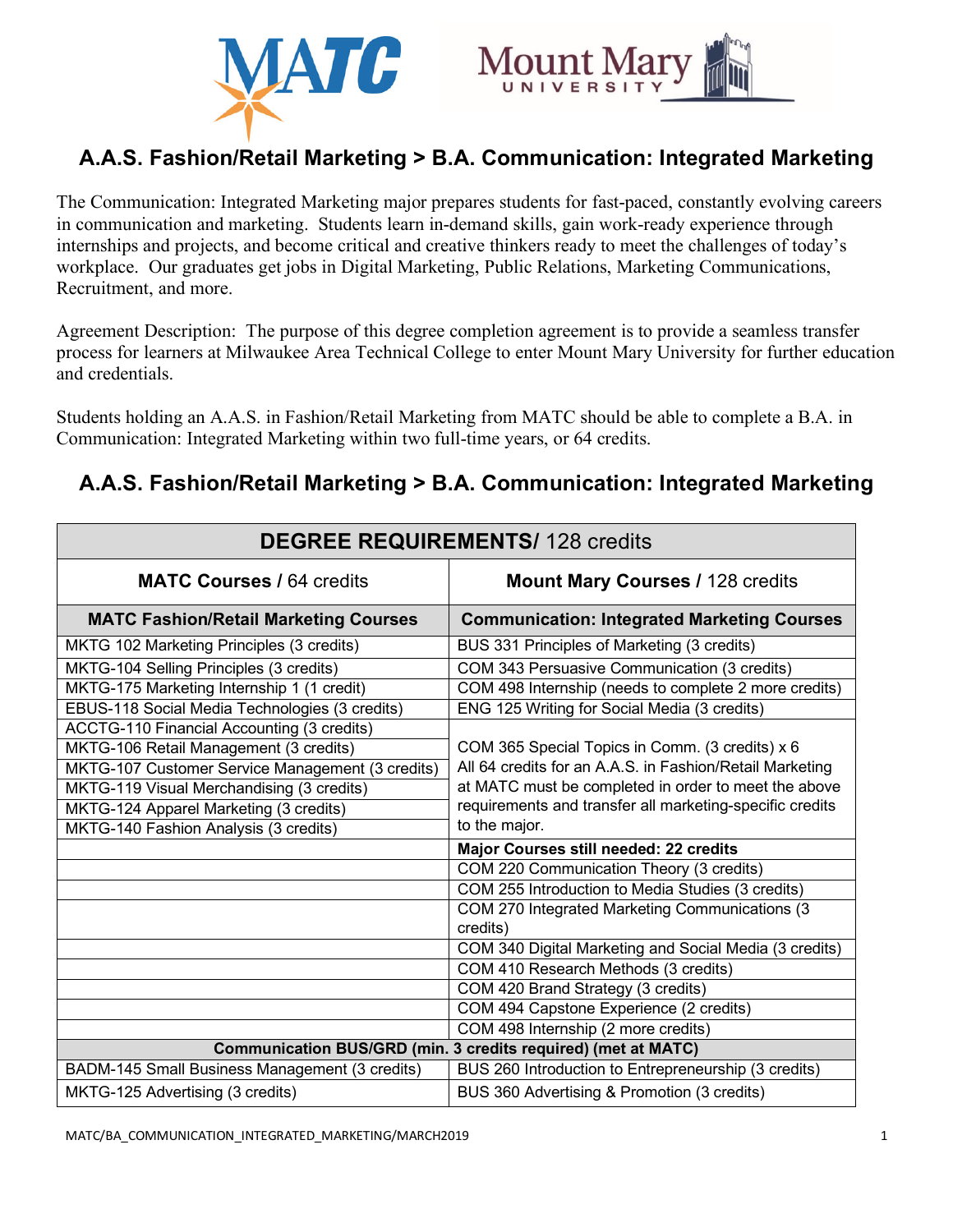| Communication PR (min. 3 credits required) (met at MATC)                                              |                                                                             |
|-------------------------------------------------------------------------------------------------------|-----------------------------------------------------------------------------|
| MKTG-145 Special Event Management (3 credits)                                                         | COM 491 Strategic Public Relations Management (3                            |
|                                                                                                       | credits)                                                                    |
| Communication COM/ENG (min. 6 credits required) (met at MATC)                                         |                                                                             |
| MGTDEV-191 Supervision (3 credits)                                                                    | COM 320 Organizational Communication (3 credits)                            |
|                                                                                                       | Core Courses (min. 48 credits, including 3 credits with global designation) |
| Philosophy/Theology (min. 10 credits)                                                                 |                                                                             |
|                                                                                                       | SEA 101 Search for Meaning (4 credits)                                      |
|                                                                                                       | Theology (min. 3 credits) (prereq. SEA 101)                                 |
|                                                                                                       | Philosophy (min. 3 credits) (prereq. SEA 101)                               |
| <b>Communication/Math (min. 11 credits)</b>                                                           |                                                                             |
|                                                                                                       | Composition (min. 3 credits: ENG 120 required)                              |
| If ENG 201 (3 credits) is taken.                                                                      | ENG 110 Intro to College Writing (3 credits)                                |
| If ENG 202 (3 credits) is taken.                                                                      | ENG 120 College Research Writing (3 credits)                                |
|                                                                                                       | <b>Communication (min. 2 credits)</b>                                       |
| If SPEECH-201 (3 credits) is taken.                                                                   | COM 104 Public Speaking (2 credits)                                         |
|                                                                                                       | Mathematics requirement (min. 3 credits at level 104                        |
|                                                                                                       | or higher)                                                                  |
| MATH-123 Math with Business Applications (3                                                           | MAT 104 Contemporary Mathematics (3 credits)                                |
| credits)                                                                                              |                                                                             |
|                                                                                                       | World Language (min. 3 credits or equivalency                               |
|                                                                                                       | fulfilled)                                                                  |
| Literature/Fine Arts (min. 9 credits)                                                                 |                                                                             |
|                                                                                                       | Fine Arts (min. 3 credits)                                                  |
|                                                                                                       | Literature (min. 3 credits)                                                 |
| Option: (min. 3 credits) Choose three additional credits from either Fine Arts or Literature.         |                                                                             |
| Humanistics (History and Behavioral/Social Science) (min. 9 credits)                                  |                                                                             |
|                                                                                                       | History (min. 3 credits)                                                    |
| Met. See equivalencies below.                                                                         | <b>Behavioral/Social Science (min. 3 credits)</b>                           |
| ECON-195 Economics (3 credits)                                                                        | BUS 301 Microeconomics (4 credits)                                          |
| PSYCH-199 Psychology of Human Relations (3                                                            | PSY 103 Introduction to Psychology (4 credits)                              |
| credits)                                                                                              |                                                                             |
| SOCSCI-197 Contemporary American Society (3                                                           | SOC 101 Introductory Sociology (3 credits)                                  |
| credits)                                                                                              |                                                                             |
| Option (min. 3 credits) Behavioral/Social Science or History. (Met at MATC; see equivalencies above.) |                                                                             |
| <b>Natural Sciences (min. 3 credits)</b>                                                              |                                                                             |
| NATSCI-149 Introduction to Geographical Info                                                          | Science core. Met.                                                          |
| Systems (3 credits)                                                                                   |                                                                             |
| Elective credits (counting toward min. 128)                                                           |                                                                             |
| COMPSW-106 Introduction to MS Office (3 credits)                                                      | Students will need approximately 15 elective credits to                     |
|                                                                                                       | reach 128. These could be used to add a minor.                              |

*\*This chart represents only those courses required for an A.A.S. Fashion/Retail Marketing from MATC. A student may have accrued more credits, and up to 72 credits will be granted for courses at MATC in which a student has earned a grade of "C" (2.0) or better.*